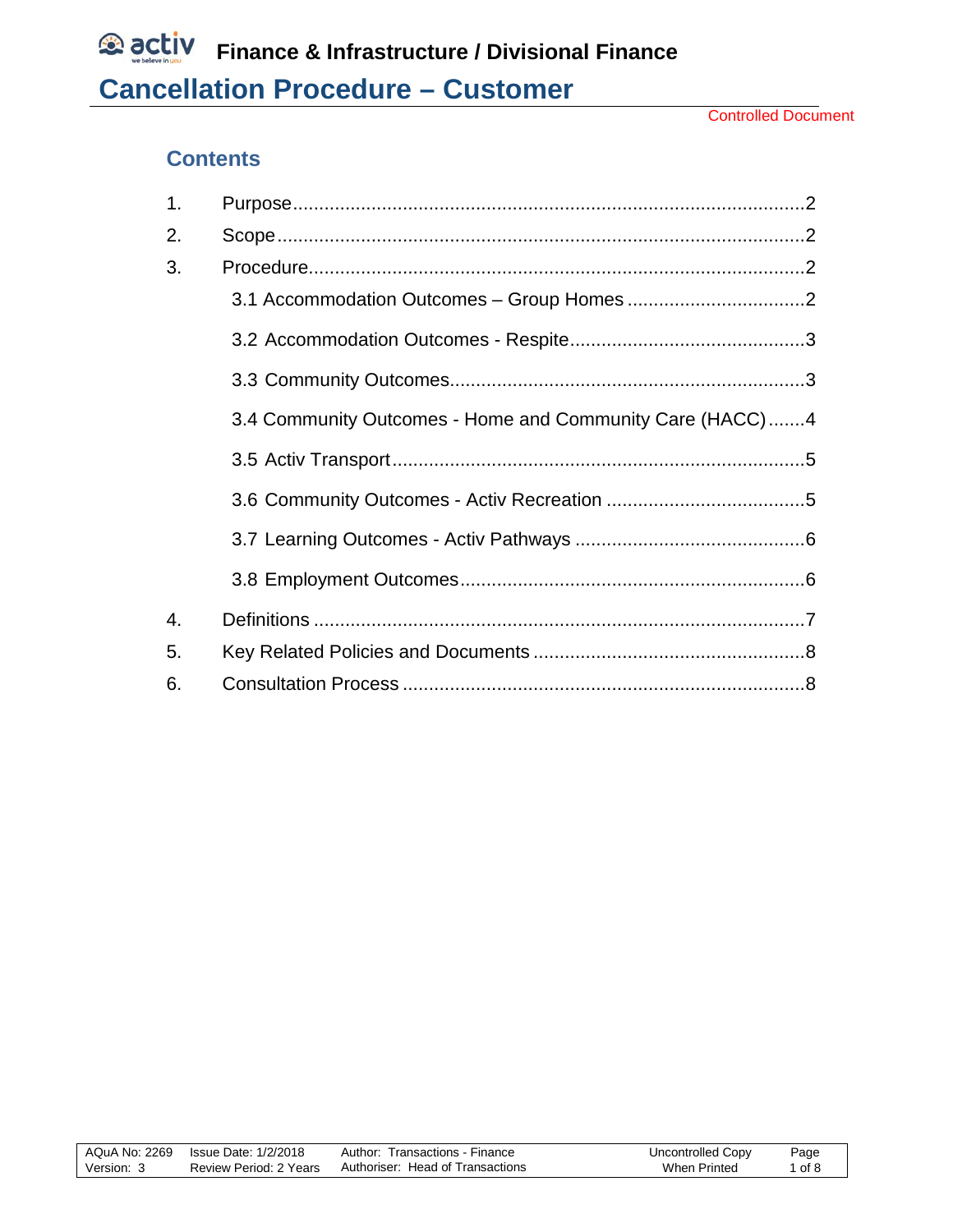# *<b>C* activ Finance & Infrastructure / Divisional Finance **Cancellation Procedure – Customer**

#### <span id="page-1-0"></span>**1. Purpose**

 This procedure sets out the guidelines for customers who wish to cancel a scheduled service in line with Activ's Cancellation Policy.

#### <span id="page-1-1"></span>**2. Scope**

This policy applies to all Activ's customers and services.

## <span id="page-1-2"></span>**3. Procedure**

If Activ fails to deliver a scheduled service, no charge is payable by the customer or the funder. If a customer wishes to cancel a scheduled service the following rules apply:

#### <span id="page-1-3"></span>**3.1 Accommodation Outcomes – Group Homes**

| Who to<br>notify                                | <b>Notice Period before</b><br><b>Scheduled Service / Program</b>                                                                                                                            | <b>Applicable Charge</b>                                                                                                                                                                                                                                                                                                                                                                             |
|-------------------------------------------------|----------------------------------------------------------------------------------------------------------------------------------------------------------------------------------------------|------------------------------------------------------------------------------------------------------------------------------------------------------------------------------------------------------------------------------------------------------------------------------------------------------------------------------------------------------------------------------------------------------|
| Contact the<br>local Office /<br>Team<br>Leader | Deemed 'With Notice':<br>More than 48 hours'<br>notice                                                                                                                                       | <b>Funded Service:</b><br>Support hours will be drawn<br>down/claimed from<br>customer's funding within<br>the life of their plan.<br><b>Unfunded Fee for Service:</b><br>Customer will be charged<br>for their accommodation fee<br>Customers are entitled to a<br>waiver of the food and<br>utilities fees for the period<br>the customer is not in their<br>home if absent for 7 days or<br>more. |
|                                                 | Deemed 'No Notice':<br>Less than 48 hours'<br>notice<br>Note:<br>Exceptional circumstances such<br>as hospitalisation or death in<br>the family will be reviewed on a<br>case by case basis. | <b>Funded Service:</b><br>Support hours will be drawn<br>down/claimed from<br>customer's funding within<br>the life of their plan.<br><b>Unfunded Fee for Service:</b><br>Customer will be charged<br>for their accommodation fee<br>Customer will be charged<br>$\bullet$<br>for their food and utilities<br>fee.                                                                                   |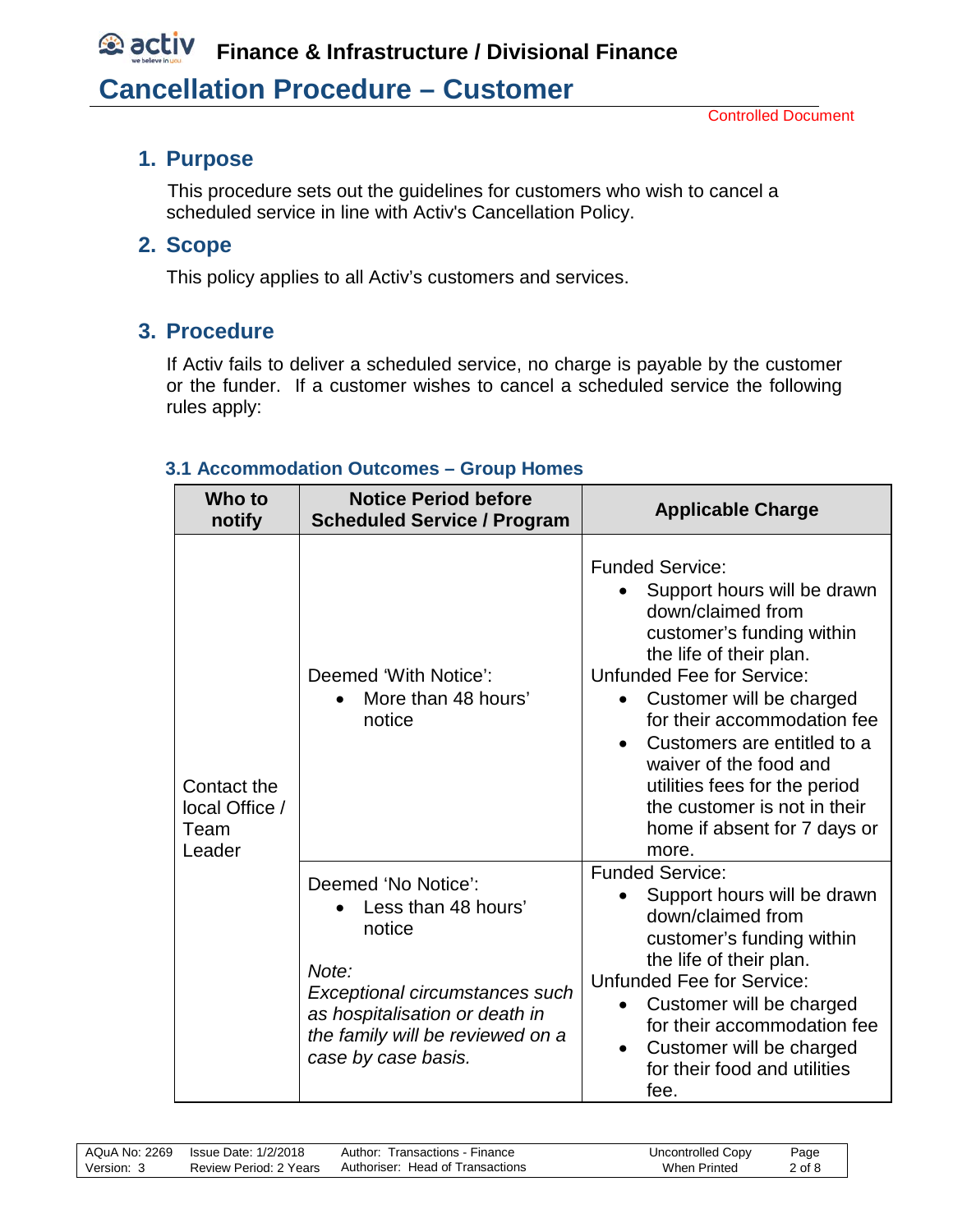Controlled Document

| Who to<br>notify                                                                                        | <b>Notice Period before</b><br><b>Scheduled Service /</b><br>Program                                                                                                                                                       | <b>Applicable Charge</b>                                                                                                                                                                                                                                |
|---------------------------------------------------------------------------------------------------------|----------------------------------------------------------------------------------------------------------------------------------------------------------------------------------------------------------------------------|---------------------------------------------------------------------------------------------------------------------------------------------------------------------------------------------------------------------------------------------------------|
| During work<br>hours,<br>contact the<br>Respite                                                         | Deemed 'With Notice':<br>More than 48<br>$\bullet$<br>hours' notice                                                                                                                                                        | <b>Funded Service:</b><br>Scheduled support hours may<br>be banked and re-scheduled<br>within the life of the customer's<br>funding plan.<br>Unfunded Fee for Service:<br>Day/night Respite fee will not be<br>charged for the scheduled stay.          |
| <b>Bookings</b><br>Officer in<br>your area.<br>Alternatively<br>the Team<br>Leader must<br>be notified. | Deemed 'No Notice':<br>Less than 48<br>hours' notice<br>No show<br>$\bullet$<br>Note:<br>Exceptional<br>circumstances such as<br>hospitalisation or death<br>in the family will be<br>reviewed on a case by<br>case basis. | <b>Funded Service:</b><br>Support hours will be drawn<br>down/claimed from customer's<br>funding within the life of their<br>plan.<br><b>Unfunded Fee for Service:</b><br>Day/night Respite fee will be<br>$\bullet$<br>charged for the scheduled stay. |

### <span id="page-2-0"></span>**3.2 Accommodation Outcomes - Respite**

#### <span id="page-2-1"></span>**3.3 Community Outcomes**

| Who to<br>notify                                | <b>Notice Period before</b><br><b>Scheduled Service /</b><br><b>Program</b> | <b>Applicable Charge</b>                                                                                                                                                                                                                                                    |
|-------------------------------------------------|-----------------------------------------------------------------------------|-----------------------------------------------------------------------------------------------------------------------------------------------------------------------------------------------------------------------------------------------------------------------------|
| Contact the<br>local Office /<br>Team<br>Leader | Deemed 'With Notice':<br>More than 48<br>hours' notice                      | Funded service:<br>Scheduled support hours/units<br>$\bullet$<br>may be banked and re-<br>scheduled within the life of the<br>funding plan.<br><b>Unfunded Fee for Service:</b><br>• PSC Day fee/Community<br>Support fee will not be charged<br>for the scheduled service. |

| AQuA No: 2269 | Issue Date: 1/2/2018   | Author: Transactions - Finance   | Uncontrolled Copy | Page   |
|---------------|------------------------|----------------------------------|-------------------|--------|
| Version: 3    | Review Period: 2 Years | Authoriser: Head of Transactions | When Printed      | 3 of 8 |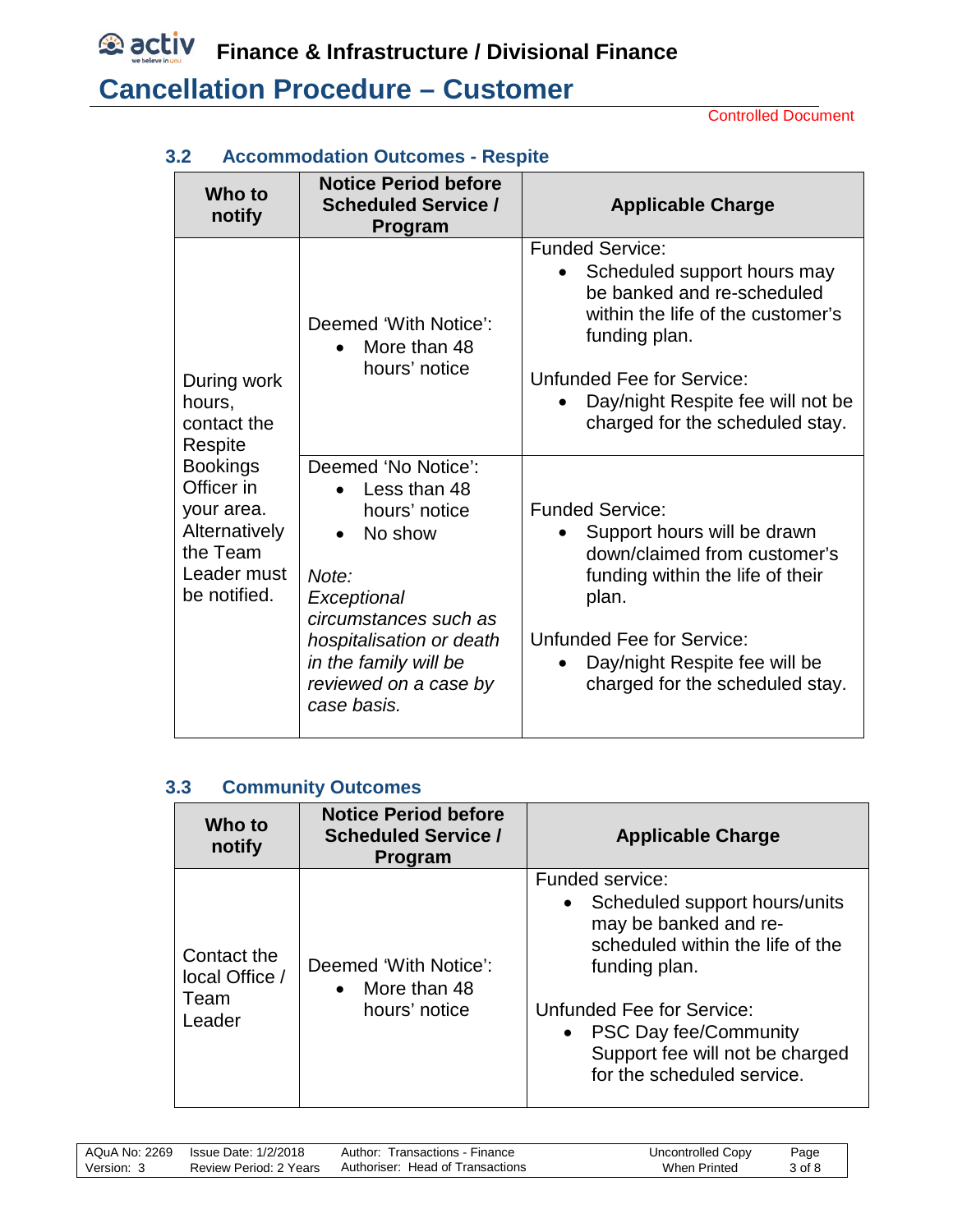

# **Cancellation Procedure – Customer**

Controlled Document

| Who to<br>notify | <b>Notice Period before</b><br><b>Scheduled Service /</b><br><b>Program</b>                                                                | <b>Applicable Charge</b>                                                                                                                                                                    |
|------------------|--------------------------------------------------------------------------------------------------------------------------------------------|---------------------------------------------------------------------------------------------------------------------------------------------------------------------------------------------|
|                  | Deemed 'No Notice':<br>$\bullet$ Less than 48<br>hours' notice<br>No show<br>$\bullet$                                                     | Funded service:<br>Scheduled hours/units will be<br>drawn down/claimed from<br>customer's funding within the<br>life of the funding plan.                                                   |
|                  | Note:<br>Exceptional<br>circumstances such as<br>hospitalisation or death<br>in the family will be<br>reviewed on a case by<br>case basis. | Unfunded Fee for Service:<br><b>PSC Day fee/Community</b><br>$\bullet$<br>Support fee will be charged for<br>the scheduled stay.<br>• PSC & Community Transport<br>fee will not be charged. |

#### <span id="page-3-0"></span>**3.4 Community Outcomes - Home and Community Care (HACC)**

| Who to<br>notify                                | <b>Notice Period before</b><br><b>Scheduled Service /</b><br><b>Program</b>                                                                                                                                                  | <b>Applicable Charge</b>                                                                                                                                                         |
|-------------------------------------------------|------------------------------------------------------------------------------------------------------------------------------------------------------------------------------------------------------------------------------|----------------------------------------------------------------------------------------------------------------------------------------------------------------------------------|
|                                                 | Deemed 'With Notice':<br>$\bullet$ More than 24<br>hours' notice                                                                                                                                                             | <b>Block funded service:</b><br>Scheduled hours will not be<br>$\bullet$<br>recorded as delivered.<br>Unfunded Fee for Service:<br>HACC contribution fee will not<br>be charged. |
| Contact the<br>local Office /<br>Team<br>Leader | Deemed 'No Notice':<br>• Less than 24<br>hours' notice<br>No show<br>$\bullet$<br>Note:<br>Exceptional<br>circumstances such as<br>hospitalisation or death in<br>the family will be<br>reviewed on a case by<br>case basis. | <b>Block funded service:</b><br>Scheduled hours will be<br>recorded as delivered.<br>Unfunded Fee For Service:<br>HACC contribution fee will not<br>be charged.                  |

|            | AQuA No: 2269 Issue Date: 1/2/2018 | Author: Transactions - Finance   | Uncontrolled Copy   | Page   |
|------------|------------------------------------|----------------------------------|---------------------|--------|
| Version: 3 | Review Period: 2 Years             | Authoriser: Head of Transactions | <b>When Printed</b> | 4 of 8 |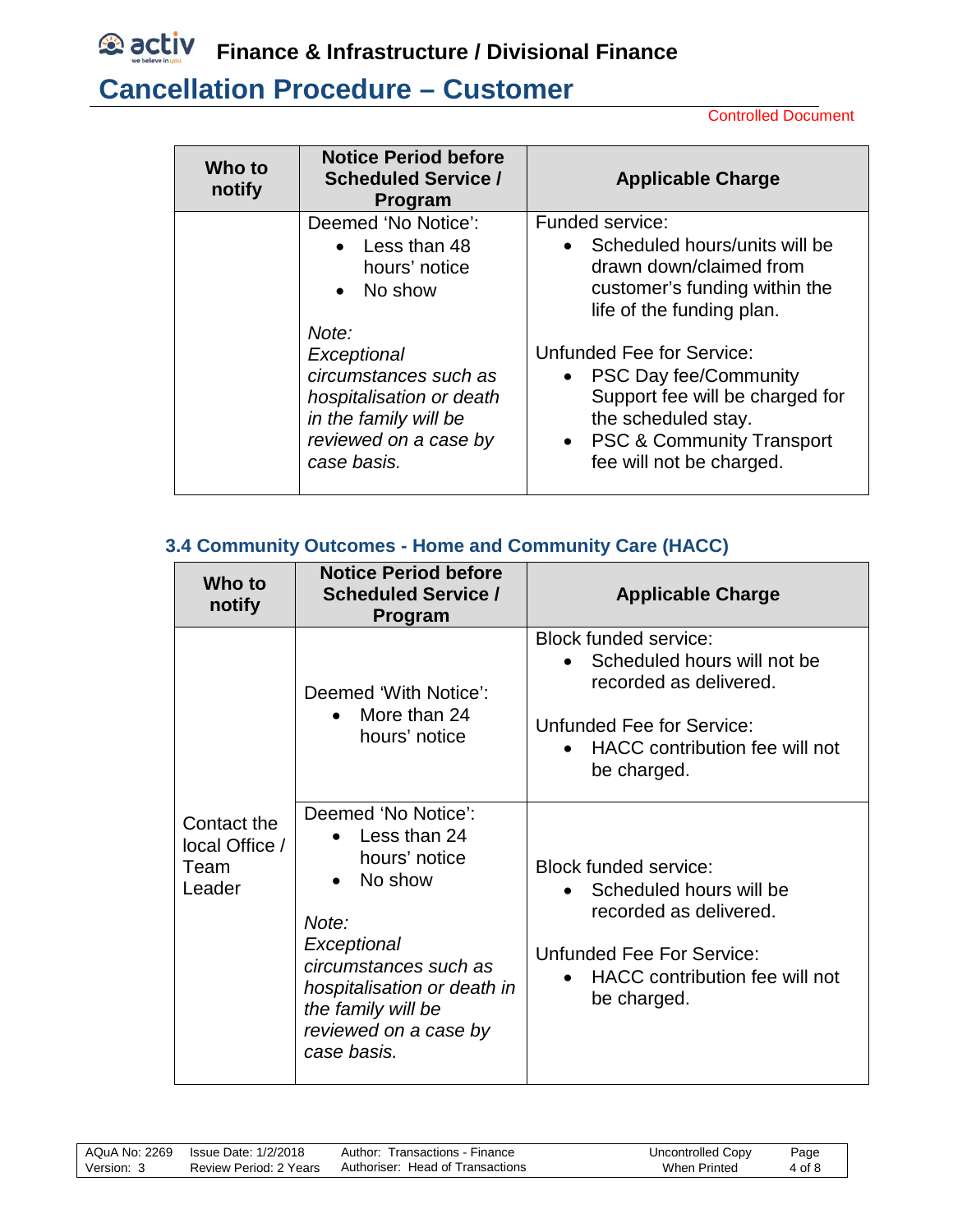Controlled Document

#### <span id="page-4-0"></span>**3.5 Activ Transport**

| Who to<br>notify             | <b>Applicable Charge</b>                                                                                                              |
|------------------------------|---------------------------------------------------------------------------------------------------------------------------------------|
| Contact the                  | Transport service fees apply to sick and annual leave unless the<br>time absent is five (5) consecutive working days or greater (pro- |
| Transport<br>Coordinator     | rata for part time passengers).                                                                                                       |
| (Wembley)<br>08 9387<br>0555 | Note:<br>Exceptional circumstances such as hospitalisation or death in the<br>family will be reviewed on a case by case basis.        |

#### <span id="page-4-1"></span>**3.6 Community Outcomes - Activ Recreation**

| Who to<br>notify                                                      | <b>Notice Period before</b><br><b>Scheduled Service /</b><br>Program                                                                                                                      | <b>Applicable Charge</b>                                                                                                                                                                                                                                                                                                                                                                   |
|-----------------------------------------------------------------------|-------------------------------------------------------------------------------------------------------------------------------------------------------------------------------------------|--------------------------------------------------------------------------------------------------------------------------------------------------------------------------------------------------------------------------------------------------------------------------------------------------------------------------------------------------------------------------------------------|
| Contact the<br>Recreation<br>Office<br>(Inglewood)<br>08 9471<br>4744 | Deemed 'With Notice':<br>More than 28<br>days                                                                                                                                             | Funded service:<br>Scheduled support hours/units<br>may be banked and re-scheduled<br>at an agreed alternative time if<br>time still permits within the life of<br>the funding plan.<br>Unfunded Fee For Service:<br>Deposit will be forfeited.<br>Assessment will be made on<br>individual program's non-<br>refundable costs (refer Activ<br>Recreation Brochure for further<br>details) |
|                                                                       | Deemed 'No Notice':<br>Less than 28<br>days<br>Note:<br>Exceptional<br>circumstances such as<br>hospitalisation or death<br>in the family will be<br>reviewed on a case by<br>case basis. | Funded service:<br>Scheduled support hours/units<br>will be drawn down/claimed from<br>customer's funding within the life<br>of the funding plan.<br>Unfunded Fee For Service -<br>100% of the cost of the program<br>will be charged.                                                                                                                                                     |

| AQuA No: 2269 | Issue Date: 1/2/2018   | Author: Transactions - Finance   | Uncontrolled Copy | Page   |  |
|---------------|------------------------|----------------------------------|-------------------|--------|--|
| Version: 3    | Review Period: 2 Years | Authoriser: Head of Transactions | When Printed      | 5 of 8 |  |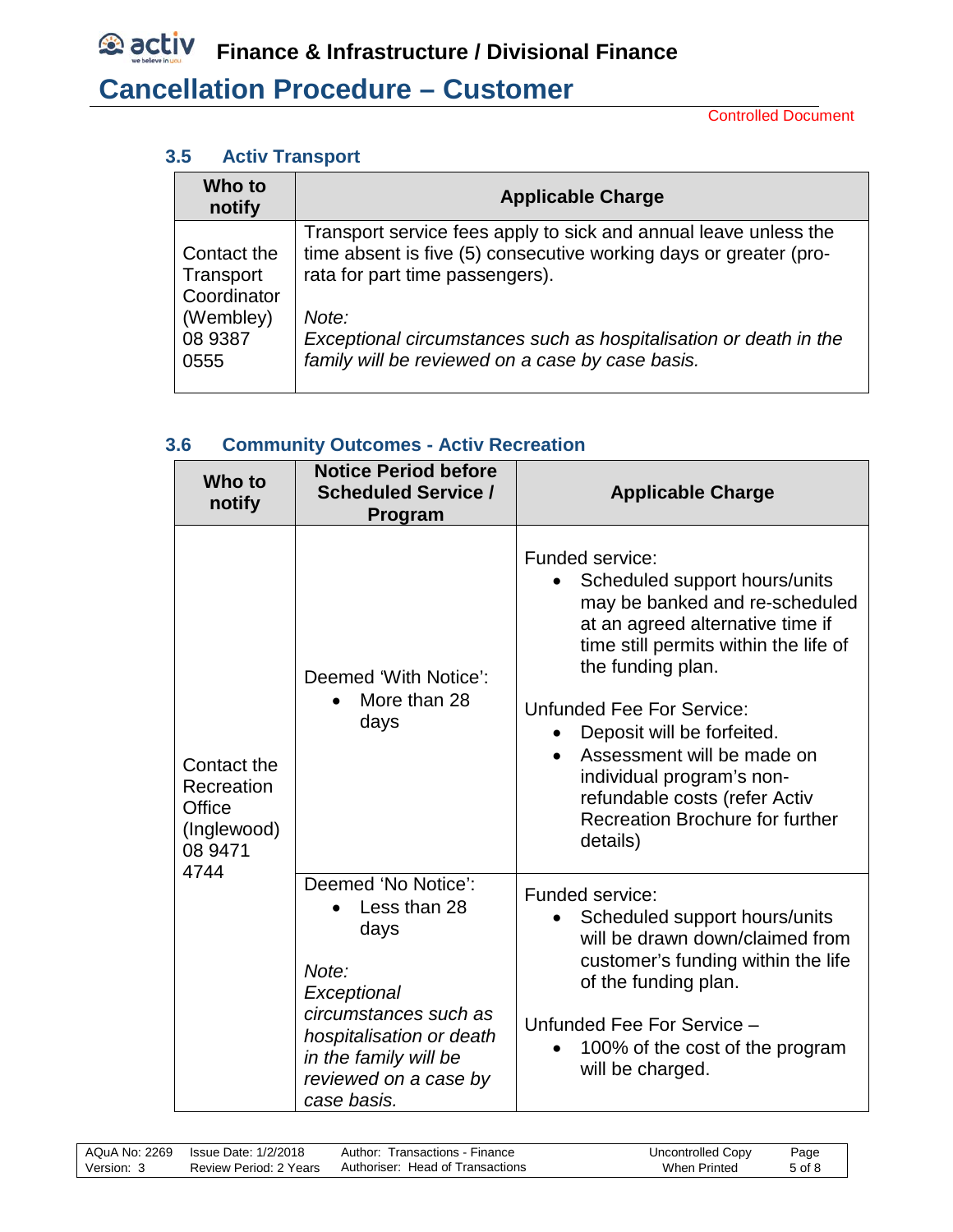**<u><b>E** activ</u> Finance & Infrastructure / Divisional Finance

# **Cancellation Procedure – Customer**

Controlled Document

| Who to notify                                                            | <b>Notice Period before</b><br><b>Scheduled Service /</b><br>Program                                                              | <b>Applicable Charge</b>                                                                                                                                                                                                                                                                                                                                                                                                                                                     |
|--------------------------------------------------------------------------|-----------------------------------------------------------------------------------------------------------------------------------|------------------------------------------------------------------------------------------------------------------------------------------------------------------------------------------------------------------------------------------------------------------------------------------------------------------------------------------------------------------------------------------------------------------------------------------------------------------------------|
| <b>Contact RTO</b><br>Coordinator<br>(Wembley<br>Office)<br>08 9387 0555 | Deemed 'With Notice':<br>More than 5 days'<br>notice                                                                              | <b>Funded Service:</b><br>Customer/student will not be<br>charged for the program.<br>Another student can be<br>$\bullet$<br>interchanged on the program or<br>the program fees will be<br>refunded to the<br>customer/student.<br><b>Unfunded Fee For Service:</b><br>Customer/student will not be<br>charged for the program.<br>Another student can be<br>$\bullet$<br>interchanged on the program or<br>the program fees will be<br>refunded to the<br>customer/student. |
|                                                                          | Deemed 'No Notice':<br>Less than 5 days'<br>notice<br>No show<br>Note:                                                            | <b>Funded Service:</b><br>Customer/student will be<br>charged for the scheduled<br>program                                                                                                                                                                                                                                                                                                                                                                                   |
|                                                                          | Exceptional<br>circumstances such as<br>hospitalisation or death in<br>the family will be<br>reviewed on a case by<br>case basis. | <b>Unfunded Fee For Service:</b><br>Customer/student will be<br>charged for the scheduled<br>program.                                                                                                                                                                                                                                                                                                                                                                        |

#### <span id="page-5-0"></span>**3.7 Learning Outcomes - Activ Pathways**

#### <span id="page-5-1"></span>**3.8 Employment Outcomes**

| Who to notify           | <b>Applicable Charge</b>                            |
|-------------------------|-----------------------------------------------------|
| Customer to contact the | Funded service:                                     |
| Employee Coordinator.   | • NDIA customer's scheduled hours will not be       |
| Customer to submit a    | recorded as delivered after 7 days.                 |
| Leave Application Form  | DSS customer's scheduled hours will not be          |
| or apply through ASK    | $\bullet$                                           |
| HR.                     | recorded as delivered after one (1) calendar month. |

|            | AQuA No: 2269 Issue Date: 1/2/2018 | Author: Transactions - Finance   | Uncontrolled Copy | Page   |
|------------|------------------------------------|----------------------------------|-------------------|--------|
| Version: 3 | Review Period: 2 Years             | Authoriser: Head of Transactions | When Printed      | 6 of 8 |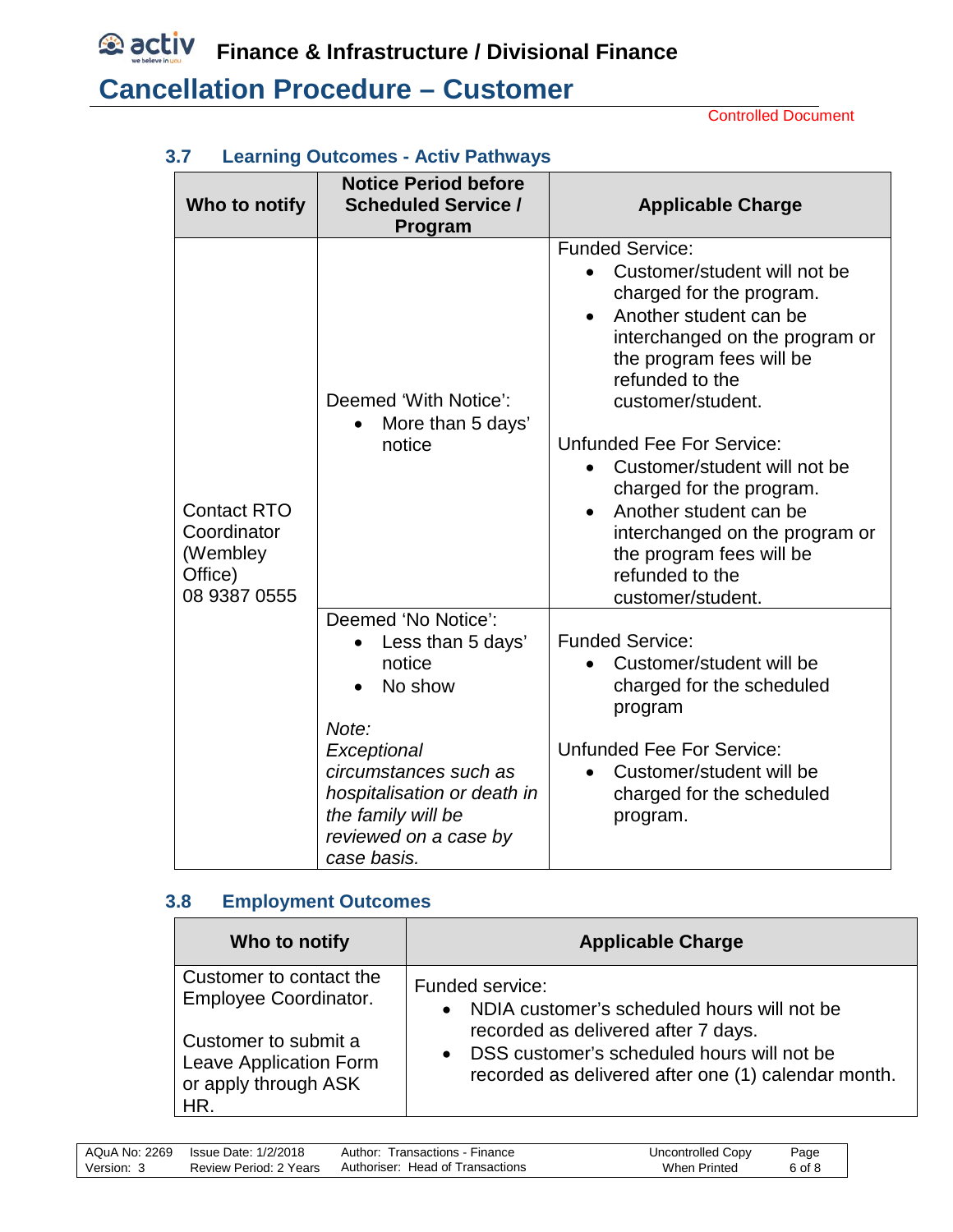## *<b>D* activ **Finance & Infrastructure / Divisional Finance Cancellation Procedure – Customer**

#### <span id="page-6-0"></span>**4. Definitions**

**Banked hours:** Hours/units of service which the customer can use at an agreed alternative time if time still permits within the life of the funding plan.

**Cancellation of Service: C**ancellation of service refers to a customer's scheduled service not being required or able to be received.

**Customer:** People living with disability and any other individual or entity purchasing Activ's services.

**Drawn Down/Claimed:** Activ records these hours as delivered.

**Fee for Service:** Service which the customer is not funded for but the customer is purchasing and paying for (refer Fee Schedule).

**Funded Services:** Services funded by Disability Services Commission (DSC), My Way, National Disability Insurance Agency (NDIA), Home and Community Care (HACC) and Department of Social Services (DSS).

**Leave:** Supported employees taking leave entitlements or unpaid leave (refer to Activ's Staff Leave policy.

**No Notice:** Where no notice or less than the outlined notice period has been given.

**No show:** When a customer does not attend the service or is not available to receive a pre-arranged service.

**Person Centred Plan:** Details the goals and activities a customer wishes to undertake to achieve or maintain the lifestyle of their choice.

**Scheduled Service:** A planned and rostered service or training.

**Waiver:** Fee not charged.

**With Notice:** Where customer is cancelling a service as per the notice period outlined in this procedure.

|            |                        | Author: Transactions - Finance   | Uncontrolled Copy | Page   |
|------------|------------------------|----------------------------------|-------------------|--------|
| Version: 3 | Review Period: 2 Years | Authoriser: Head of Transactions | When Printed      | 7 of 8 |